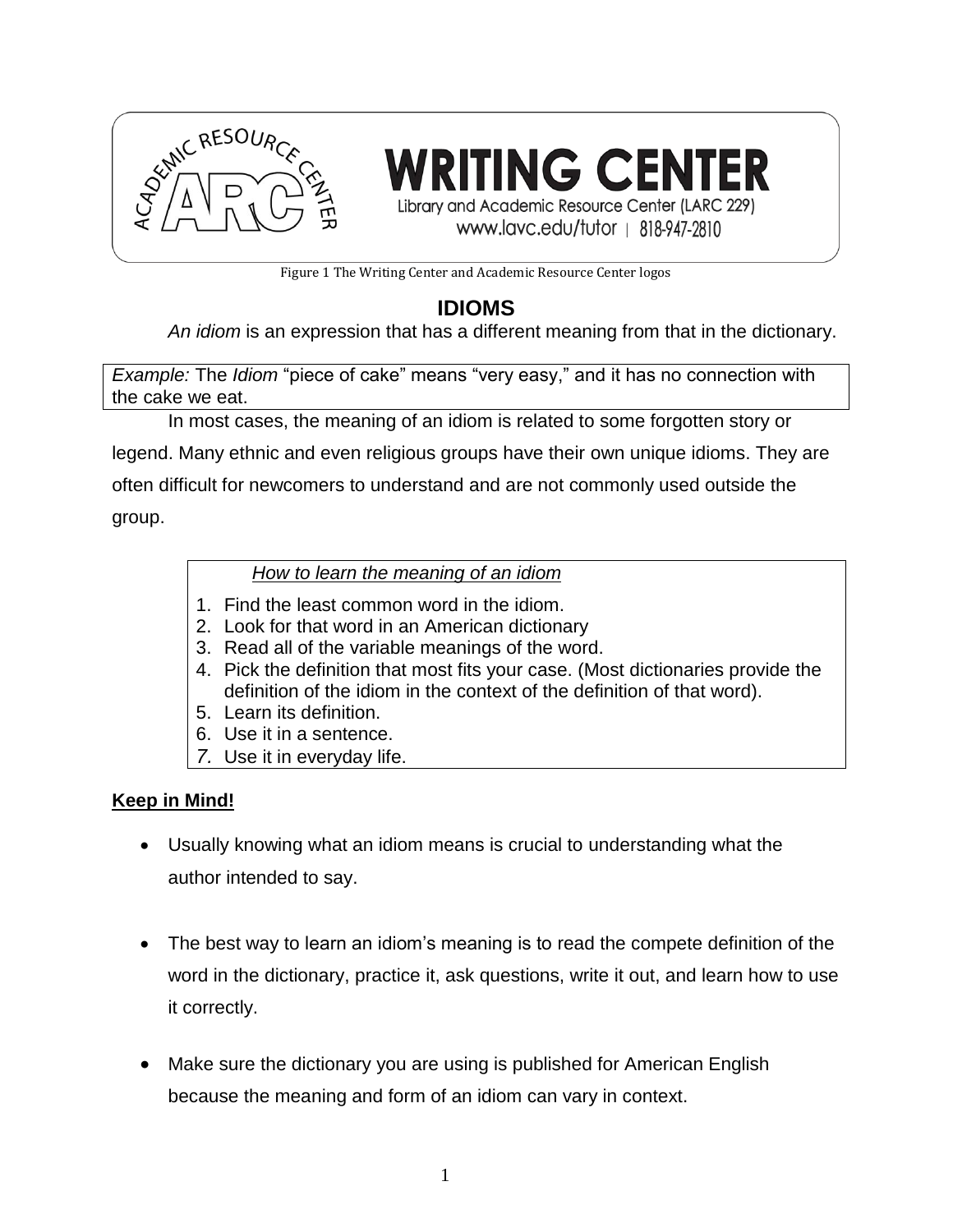Pay special attention to prepositions because an idiom might lose its meaning if used with an inappropriate preposition.

For example: "To keep an eye *on* something," "To run *into*" (see the chart for the definitions of the given idioms).

## • In most cases, idioms must simply be memorized. **Below is a partial list of some useful idioms and their meanings**

*A blank look:* A look that does not show any emotion, reaction or understanding.

- *A chicken in every pot:* Enough food for every family.
- *A faraway look:* To appear to be thinking of something other than the subject.
- *Around the clock:* All day and night (24 hours).

*A skeleton in the closet:* A big shameful secret.

*A third wheel/ a fifth wheel:* To be ignored or not needed.

*A golden opportunity:* A once in a lifetime excellent opportunity.

*A long face:* Unhappy expression.

*A long shot:* Only a slight chance of success.

*A pain in the neck:* Something troublesome.

*Be broke:* To be without any money.

*Be on someone's side:* To be a supporter.

*Be on the go:* To be very busy.

*Be a sitting duck:* To be an easy target.

*Bite off more than you can chew:* Take more responsibility than one can handle.

*Black and white:* Only 2 extreme options.

*Black out:* To forget something or to faint.

*Break down:* To get frustrated or for a machine to stop working.

*Break someone's heart:* Make someone extremely sad.

*Burst into tears:* To suddenly start crying.

*Catch one's eyes:* Grab someone's attention.

*Change one's mind:* Change one's decision.

*Close call:* Something that almost turned into an accident.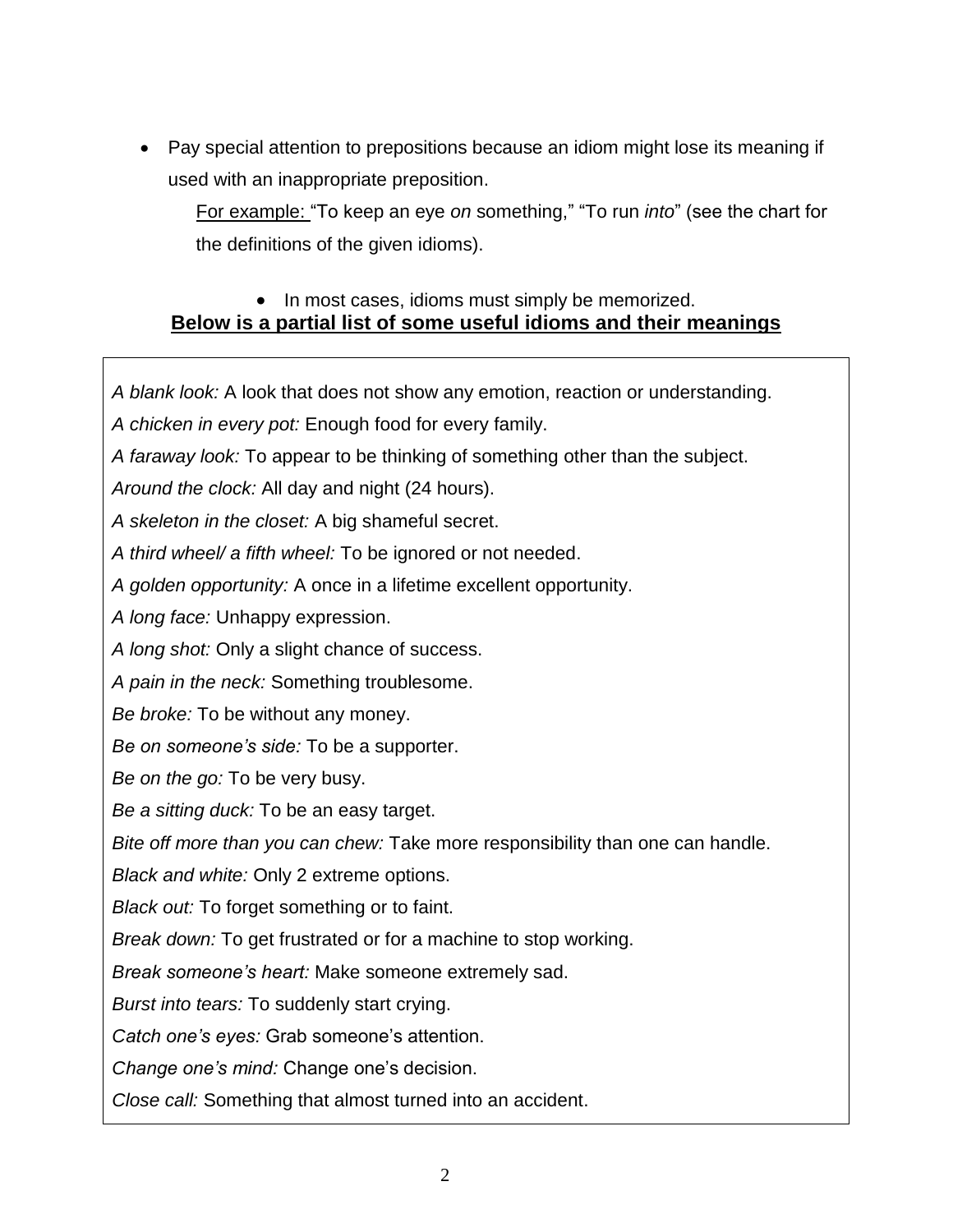*Cold turkey:* To quit something abruptly.

*Cool it:* Calm down.

*Cut it out:* Stop doing something

*Do me a favor:* To ask for help.

*Do one's best:* Try as hard as you can.

*Do your own thing:* To be independent, to do what you want.

*Down-to-earth:* Sensible.

*Early bird:* A person who gets up early or arrives early.

*Fall head over heels in love:* To be completely in love.

*Give a green light:* To give permission.

*Give a hand:* To help.

*Give a lift/ Give a ride*: Provide transportation [for someone].

*Go with the flow:* Agree with the crowd. Operate with others.

*Have a big mouth:* Be a gossiper*.*

*Have a sweet tooth:* Like eating sweet things.

*Hold one's ground:* Stand firm or maintain one's argument.

*Inside out*: Inner part out and outer part in.

*In the red:* To be in crisis or in debt.

*In time/ on time*: Not late.

*Keep an eye on something/someone:* Stay alert and pay close attention to what is happening.

*Make a mountain out of a molehill:* Make a big deal out of nothing.

*Make the best of it:* Be positive in bad situation.

*Make yourself at home:* Feel comfortable.

*None of your business:* It is nothing you need to know.

*Once in a blue moon:* Very rarely.

*Out of the blue:* Unexpected.

*Out of the question:* Impossible.

*Pull together:* Work together.

*Put the cart before the horse:* Put or do things in the wrong order.